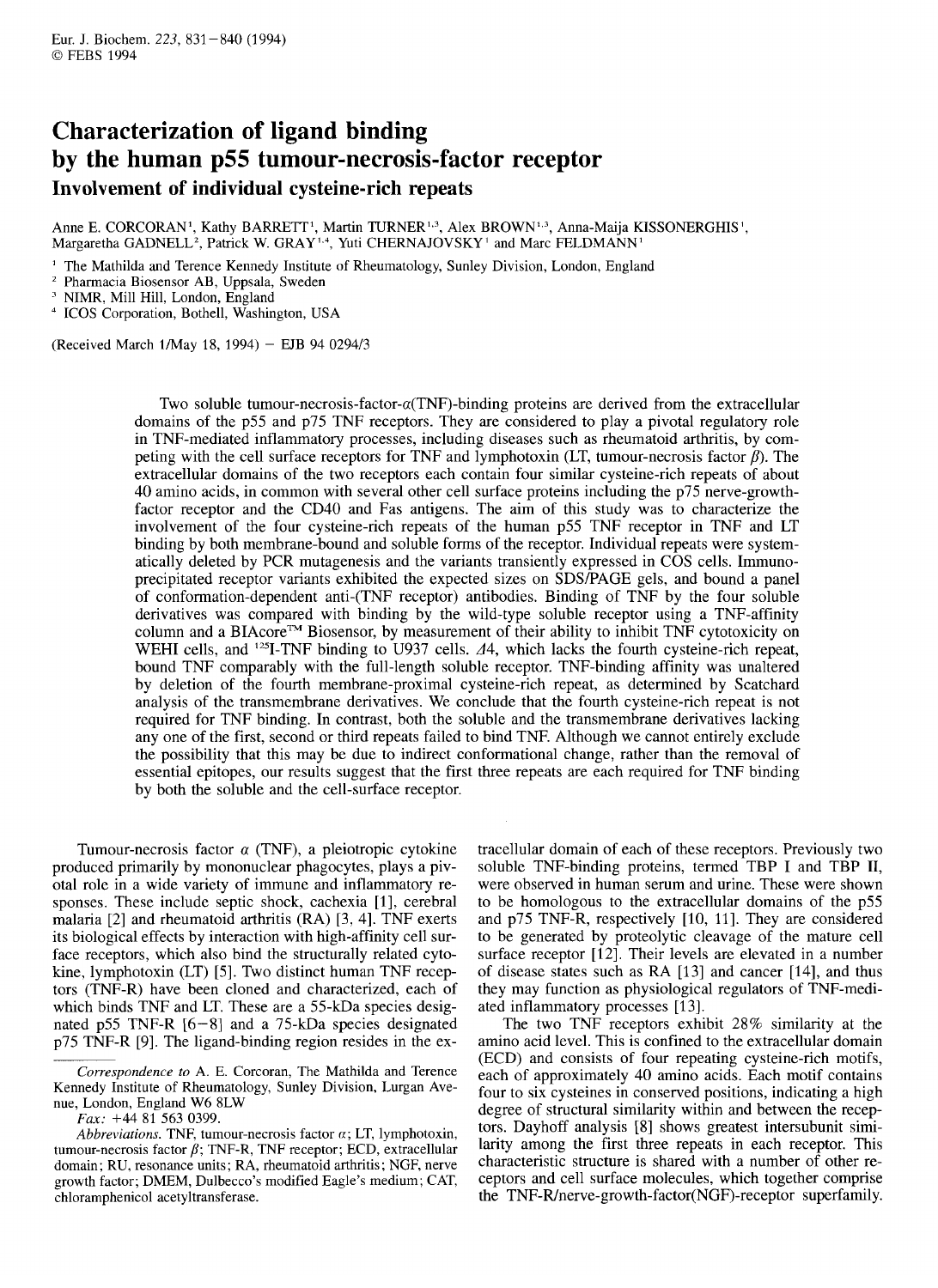

**Fig. 1. PCR mutagenesis of the pS5 TNF-R.** A schematic diagram of the strategies used to derive four soluble and four membrane-bound derivatives of the p55 TNF-R. Stippled box, signal peptide, residues  $-41$  to  $-1$ ; white boxes, cysteine-rich repeats; TM, transmembrane domain; hatched boxes, extra region included in the membrane-bound constructs. The positions of primers *5'* Cla I, IA, IB, 3A, 3B, 4A, 4B, 4D, 5A, 5D and 6A are indicated by horizontal arrows. TAG indicates an engineered stop codon. N represents the three putative Nlinked glycosylation sites at positions 14, 105 and 111. Important restriction sites are shown with vertical arrows.

These include the low-affinity NGF receptor [15], the CD40 B cell surface antigen (161, the Shope fibroma virus T2 open reading frame [17] and Fas antigen [18]. Furthermore, the ligands for a number of these molecules have similar structures and comprise the TNF superfamily. These include TNF, LT, LT $\beta$  [19] and the CD40 ligand [20]

Crystallographic studies of TNF [21] and LT [22] have shown that both cytokines exist as homotrimers, with subunits packed edge to edge in a threefold symmetry. This appears to be the active form of TNF [23] which initiates signal transduction by cross-linking two or more cell surface TNF-R [24]. Structurally neither TNF nor LT reflect the repeating pattern of their receptors. Each monomer is cone shaped and contains two hydrophilic loops on opposite sides of the base of the cone. **A** restricted locus within this region is necessary for receptor interaction [25, 26]. Recent crystallization of a p55 soluble TNF-RLT complex [27], which depicts the receptor as a non-overlapping end to end assembly of the four cysteine-rich repeats, has confirmed the hypothesis that loops from adjacent monomers join together to form a groove between monomers, and that TNF-R bind in these three intersubunit grooves [21].

The aim of our study was to define functionally the regions of the pSS TNF-R involved in its interaction with TNF and LT, both to increase our understanding of the binding mechanism, and to define a minimal TNF-binding moiety which could be useful for therapeutic purposes. Given the small area of TNF and LT putatively involved in binding, these regions might similarly constitute only a proportion of the extracellular domain of the receptor. We focused on the cysteine-rich repeats, reasoning that their repeating pattern may reflect functional redundancy, whereby only some of the repeats participate in TNF-binding. In the structurally related NGF receptor, only the third and fourth cysteine-rich repeats are involved in NGF binding [28]. They might also confer flexibility on the receptor, whereby any one of the repeats would be sufficient for TNF-binding.

We chose an approach of systematic deletion of single repeats from the cell surface and soluble receptors, both to analyse the individual repeats and further to investigate whether these repeats could substitute for one another. Our results show that for both the cell surface and soluble receptor, removal of the fourth cysteine-rich repeat does not alter TNF binding, whereas removal of any one of the first three cysteine-rich repeats results in complete loss of ligand binding.

### **MATERIALS AND METHODS**

### **Reagents**

Recombinant human TNF and LT, purified from *Escherichia coli,* were generously supplied by Genentech Inc. Specific activities were  $5.6 \times 10^7$  U/mg and  $2.1 \times 10^8$  U/mg, re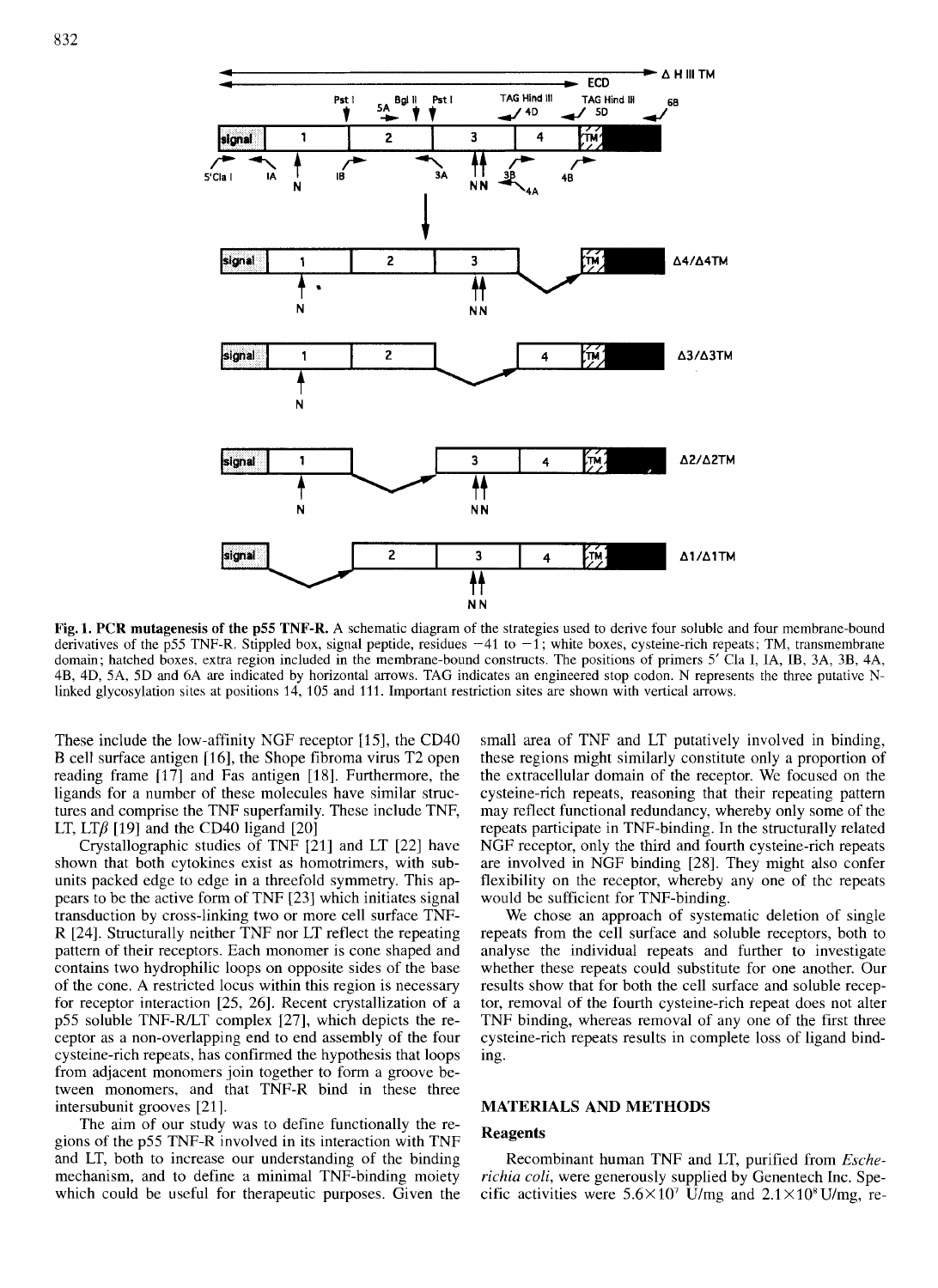spectively, as measured in the murine L929 cell cytotoxicity assay. TNF and LT were radioiodinated with  $Na<sup>125</sup>I$  (IMS30, Amersham) and Iodogen (Pierce) to specific activities of 40-70 mCi/mg, according to the manufacturer's instructions. Rabbit polyclonal anti-TBP1 serum [11], raised against TBP 1 purified from human urine, and biotinylated rabbit polyclonal anti-(p55 TNF-R) serum, were kind gifts of Dr D. Wallach (Weizmann Institute, Rehovot, Israel) and Dr W. Buurman (University of Limburg, The Netherlands), respectively. Anti-(p55 TNF-R) mAb were generously provided as follows: TBP-1 [29], Dr *G.* Adolf (Bender & Co., Ges mBH, Austria); H398 [30], Dr K. Pfizenmaier (Max-Planck Society, Gottingen, Germany); 1H7, Dr W. Buurman (University of Limburg, The Netherlands); 982, 984 and 986 [31], Dr D. Goeddel (Genentech Inc., South San Francisco CA); htr9 [32], Dr M. Brockhaus (Hoffman-La Roche AG, Basel, Switzerland).

# **Cell lines**

The monkey kidney fibroblast cell line COS-7 (ATCC, Rockville MD) and the WEHI 164 clone 13 mouse fibrosarcoma cell line (Dr T Meager, NIBS, South Mimms, England) were maintained in Dulbecco's modified Eagle's medium (DMEM ; Flow Labs.), with *5* % heat-inactivated foetal bovine serum, at  $37^{\circ}$ C,  $10\%$  CO<sub>2</sub>. The human monocytic cell with ClaI and BglII and cloned into  $ClaUBgIII$  digested ECD. Similarly, PCR using 5'Cla U3A and 3B/5D primer pairs yielded  $\Delta 3$ . Digestion of ECD with *PstI* and religation generated  $\Delta$ 2. A PCR fragment generated with oligonucleotides 5A and 4D, was restricted with BgIII and HindIII and cloned into  $Bg\ddot{I}I\ddot{I}H\dot{I}n\dot{I}II$  digested ECD to yield  $\Delta$ 4. The sequence integrity of the clones was ascertained by DNA sequencing using Sequenase<sup>™</sup> (United States Biochemical Corporation).

#### Transmembrane *mutants*

The wild-type construct, 4HindIII TM, was derived from p55 TNF-R cDNA [6] by excision of cDNA sequence 3' of the unique HindIII site at position 967 and addition of a termination codon, to provide sequence coding for the signal peptide, the extracellular **and** transmembrane domains and 37 amino acids of the cytoplasmic domain. The four variants were constructed as shown in Fig. 1 and designated  $\triangle$ 1TM,  $\triangle$ 2TM,  $\triangle$ 3TM and  $\triangle$ 4TM. To generate  $\triangle$ 1TM, the ClaI-BgIII fragment was excised from  $\Delta$ 1 and ligated into  $\overline{A}$ HindIII TM. Digestion of  $\overline{A}$ HindIII TM with PstI, and religation, yielded  $\triangle 2TM$ . PCR amplification with 5' ClaI/3A and 3B/6B primers yielded  $\triangle$ 3TM. Similarly, 5A/4A and 4B/ 6B primers yielded  $\Delta$ 4 TM. The sequences of the primers were as follows:

5'Cla I, S'GTTCTATCGATAAGAGGCCATAGCTGTCTGGC-3' ; 1A, 5'GCTCTCACACTCTCTCTTCTCCCTGTCCCCTAG-3'; 1 B, 5'-AGGGAGAAGAGAGAGTGTGAGAGCGGCTCCTTC-3'; 3A, 5'-TGCATGGCAGGTACACACGGTGTCCCGGTCCAC-3'; 3B, 5'-GACACCGTGTGTACCTGCCATGCAGGTTTCTTT-3'; 4D, S'GGCCAAGCTTCAGGTGCACACGGTGTTCTG-3' ; 5A, 5'-GCTGCTCCAAATGCCGAAAG-3'; 5D, **S'-AGTTCAAGCTTTACAGTGCCCTTAACATTCTAA-3';**  4A TM, S'GCCTGAGTCCTCGCAGGTGCACACGGTGTTCTG-3' ; 4B TM, 5'-GTGTGCACCTGCGAGGACTCAGGCACCACAGTG-3'; 6A TM, S'CGGCGTCGACCTAGAAGCTTGGGTTTGGGGCCAG-3'.

line U-937 (ICRF, London) was maintained in RPMI 1640 (Flow Labs.) with 10% foetal bovine serum, at  $37^{\circ}$ C,  $5\%$  $CO<sub>2</sub>$ .

# **Generation of TNF-R deletion mutants**

#### Soluble receptor mutants

The plasmid pTNFRecd [6], which encodes the soluble p55 TNF-R in a mammalian expression vector under the transcriptional control of a cytomegalovirus immediate-early promoter was further modified to remove *5'* untranslated sequences to yield ECD. The resultant construct encodes the signal peptide, a two amino acid spacer, followed by the four cysteine-rich repeats, and terminating with the six succeeding amino acids adjacent to the transmembrane domain. The four variants were constructed as depicted in Fig. 1 and designated  $\Delta 1 - \Delta 4$  to denote the deleted cysteine repeat. To generate  $\Delta$ 1, the gel-purified products of two PCR using 5'Cla U1A and 1B/5D primers were mixed and amplified using the external primers 5'Cla I and 5D. The fragment was digested

The amino acids deleted were as follows:  $\Delta 1/\Delta 1$ TM, D1-R42;  $\triangle 2$ / A2TM, E43-R88;  $\triangle 3$ / A3TM, G86-C126; d4/A4TM, C128-T171.

## **Mammalian cell expression of mutant constructs**

The constructs were transiently transfected into COS-7 cells using standard calcium phosphate techniques.  $5 \times 10^5$ cells in 90-mm dishes were cotransfected with 20 **pg** wildtype or variant plasmid plus 1 µg PBLCAT9, a plasmid containing the chloramphenicol acetyltransferase (CAT) reporter gene [33]. After 24 h, the cells were glycerol shocked with 10% glycerol in DMEM for 4 min. After a further 48 h, cells expressing membrane-bound constructs or supernatants from cells expressing soluble derivatives were harvested and tested immediately, or stored at  $-70^{\circ}$ C in 1 mM phenylmethlysulphony1 fluoride and 1 mM EDTA, 0.2 g/l BSA.

### **Metabolic 35S-radiolabelling and immunoprecipitation**

52 h after transfection, the COS-7 cells were washed with NaCl/P<sub>i</sub> 137 mM NaCl, 20 mM sodium phosphate pH 7.4).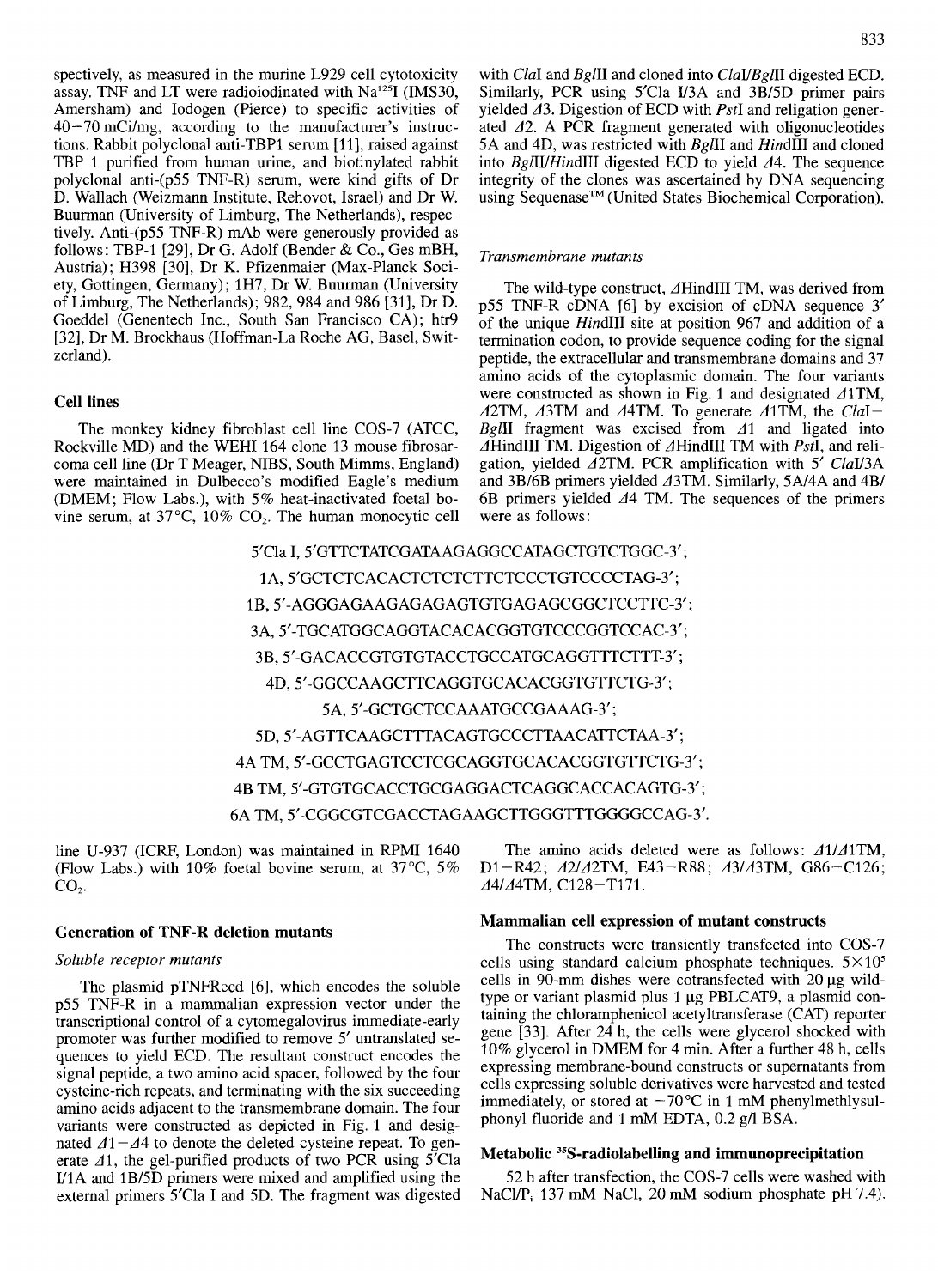3 ml serum-free DMEM without cysteine, but containing L- [<sup>35</sup>S]cysteine at 75 mCi/ml (NEN Dupont, specific activity 1210 Ci/mmol), was added to the cells for 8 h at 37°C. Labelled supernatants were harvested, supplemented with 1 mM phenylmethylsulphonyl fluoride, 1 mM EDTA, and 0.2 g/l BSA and frozen at  $-70^{\circ}$ C. Adherent COS-7 cells were removed from the culture vessel with 0.02% EDTA in NaCl/P<sub>i</sub>, using a rubber policeman. Cell pellets were incubated on ice in 1 ml lysis buffer (10 mM Tris pH 7.4, 1% NP-40, 0.15 M NaC1, 1 mM EDTA, 1 mM phenylmethylsulphonyl fluoride) for 30 min, centrifuged to remove nuclei and frozen at  $-70^{\circ}$ C.

'5S-labelled supematants (900 **pl)** or cell lysates (500 **pl)**  were cleared with normal rabbit serum, followed by three cycles of 100 µg of goat anti-rabbit immunoglobulin H and L chain Immunobeads<sup>TM</sup> (Bio-Rad Laboratories Ltd.). The supernatants were incubated with rabbit polyclonal anti-TBP 1 at 0.5 M NaCl for 5 h at  $4^{\circ}$ C, followed by overnight rotation with 100 pg goat anti-rabbit Immunobeads. The Immunobeads were washed in lysis buffer supplemented to 0.5 M NaCl, 0.1% SDS, and finally in 10 mM Tris, pH 7.4, 0.1% SDS. Equal amounts of **trichloroacetic-acid-precipitable** radioactivity  $(5 \times 10^5 \text{cpm})$  were resolved on 10% SDS/PAGE gels under reducing conditions and autoradiographed. The autoradiographs were scanned on a densitometer and integral values in a linear range were used to determine relative levels of protein expression.

# **mAb-binding analysis by ELISA**

Soluble receptor derivatives were captured on microtitre plates by a previously coated panel of individual mAb raised to the soluble p55 TNF-R. Bound derivatives were detected by biotinylated anti-(p55 TNF-R) polyclonal serum, followed by streptavidin-biotin conjugated horseradish peroxidase, and a colour reaction with tetramethylbenzidine hydrochloride.

# **Affinity purification of soluble receptor derivatives**

5-ml aliquots of <sup>35</sup>S-labelled supernatants were applied to a 0.3 ml TNF-affinity column *(5* mg human TNF coupled to Affigel 15; Biorad). Bound protein was eluted with a pH gradient (0.1 M sodium phosphate, pH 7.5 to 0.1 M citric acid, pH 2.1). 500-µl fractions were neutralised with  $1 M$  Tris, pH 8.0. Protein elution was followed by scintillation counting and peak fractions were autoradiographed on SDS/PAGE gels.

# **BIAcoreTM biosensor analysis of TNF-TNFR interactions**

BIAcore™ is a biosensor based system for real-time BIA (biospecific interaction analysis). Its detection principle is based on surface plasmon resonance, which measures the interactions of biomolecules close to a surface. Recombinant human TNF  $(50 \mu g/ml)$  was immobilized on a Pharmacia Biosensor CM5 dextran-coated sensor chip by amino-coupling at pH4.2, using the Amine Coupling kit (Pharmacia Biosensor AB). COS cell supernatants containing soluble TNF-R derivatives were injected and their binding to TNF measured in real time by changes in optical properties near the sensor chip surface. The TNF sensor surface was regenerated with 10 mM HCl.

# **WEHI cytotoxicity assay**

COS-7 cell supernatants were concentrated on Amicon<sup>TM</sup> concentrators (molecular-mass cut-off 10 kDa) and assayed for their inhibition of the cytotoxic effect of TNF on the TNF-sensitive murine cell line WEHI 164 clone 13 [34]. TNF (100 pg/ml) was incubated with twofold dilutions of concentrated supernatants at 37°C for 1 h and assayed as described [ 341.

# Inhibition of binding of <sup>125</sup>I-labelled TNF to U937 cells

Increasing dilutions of COS cell supernatants were incubated with 1 nM <sup>125</sup>I-labelled TNF for 1 h at  $37^{\circ}$ C then added in triplicate to U937 cells  $(2\times10^6 \text{ cells/well})$  in 96-well plates, for 2 h at 4°C. Non-specific binding was determined by prior incubation of cells with 250 nM unlabelled TNF. Cells were spun through  $20\%$  sucrose in NaCl/P<sub>i</sub> to remove unbound TNF and analysed on a *y* counter.

# **Plate binding assay on transmembrane derivatives**

 $2.5 \times 10^5$  COS-7 cells were transiently transfected with 10 pg DNA encoding the transmembrane derivatives. The cells were washed with NaCl/P<sub>i</sub> and incubated for 2 h at  $4^{\circ}$ C with 1 nM  $^{125}$ I-labelled TNF or LT, either alone or with 250 nM unlabelled cytokine. Cells were washed with NaCl/ P,/l% BSA, lysed with 1 ml 1% Triton X100, 10% glycerol and 25 mM Hepes, pH 7.4, and analysed on a *y* counter.

# **Binding assays and Scatchard analysis**

COS-7 cells transfected with the transmembrane constructs were harvested with 0.02% EDTA in NaCl/P, after 72 h. They were incubated in triplicate  $(1 \times 10^6 \text{ cells/well})$ with increasing concentrations of  $^{125}$ I-labelled TNF (0.1 to 50 nM) at  $4^{\circ}$ C for 3 h. Non-specific binding was determined with a 300-fold molar excess of unlabelled TNF. Cells were spun through 20% sucrose and pellets and supernatants analyzed on a  $\gamma$  counter. Binding affinities were calculated by Scatchard analysis.

# **RESULTS**

# **Construction and expression of TNF-R derivatives**

A soluble derivative of the p55 TNF-R encoding the ECD, and a membrane-bound receptor truncated at the 3' end (4HindIIITM) were constructed. Four derivatives of each were engineered by PCR mutagenesis, each lacking one of the four extracellular cysteine-rich repeats, as depicted in Fig. 1. To verify that the TNF-R constructs had been correctly translated and the expected proteins expressed, <sup>35</sup>S-<br>labelled COS 7 cell lyoates and superprients were immune labelled COS-7 cell lysates and supernatants were immunoprecipitated with anti-TBP1 polyclonal serum and analysed on SDSPAGE gels, as shown in Fig. 2. Each of the variants was successfully immunoprecipitated with the polyclonal serum. The different reduced relative molecular masses observed in comparison with the wild-type ECD or  $\Delta$ HindIIITM are consistent with the deletion of one repeat from each variant and one or two glycosylation sites from  $\Delta$ 1 and  $\Delta$ 3, respectively. These three putative N-glycosylation sites (Fig. 1) contribute approximately 33% of the molecular mass of 32 kDa for the ECD [35]. The wild-type ECD (Fig. 2A) produced a major band of 32 kDa and a minor band of 28 kDa, probably indicating different glycosylation patterns, as previously observed [36]. The presence of major and minor bands was also observed in  $\Delta 2$  and  $\Delta 1$  (Fig. 2A). The relative molecular masses of  $\Delta 4$ ,  $\Delta 3$ ,  $\Delta 2$  and  $\Delta 1$  were 29, 21,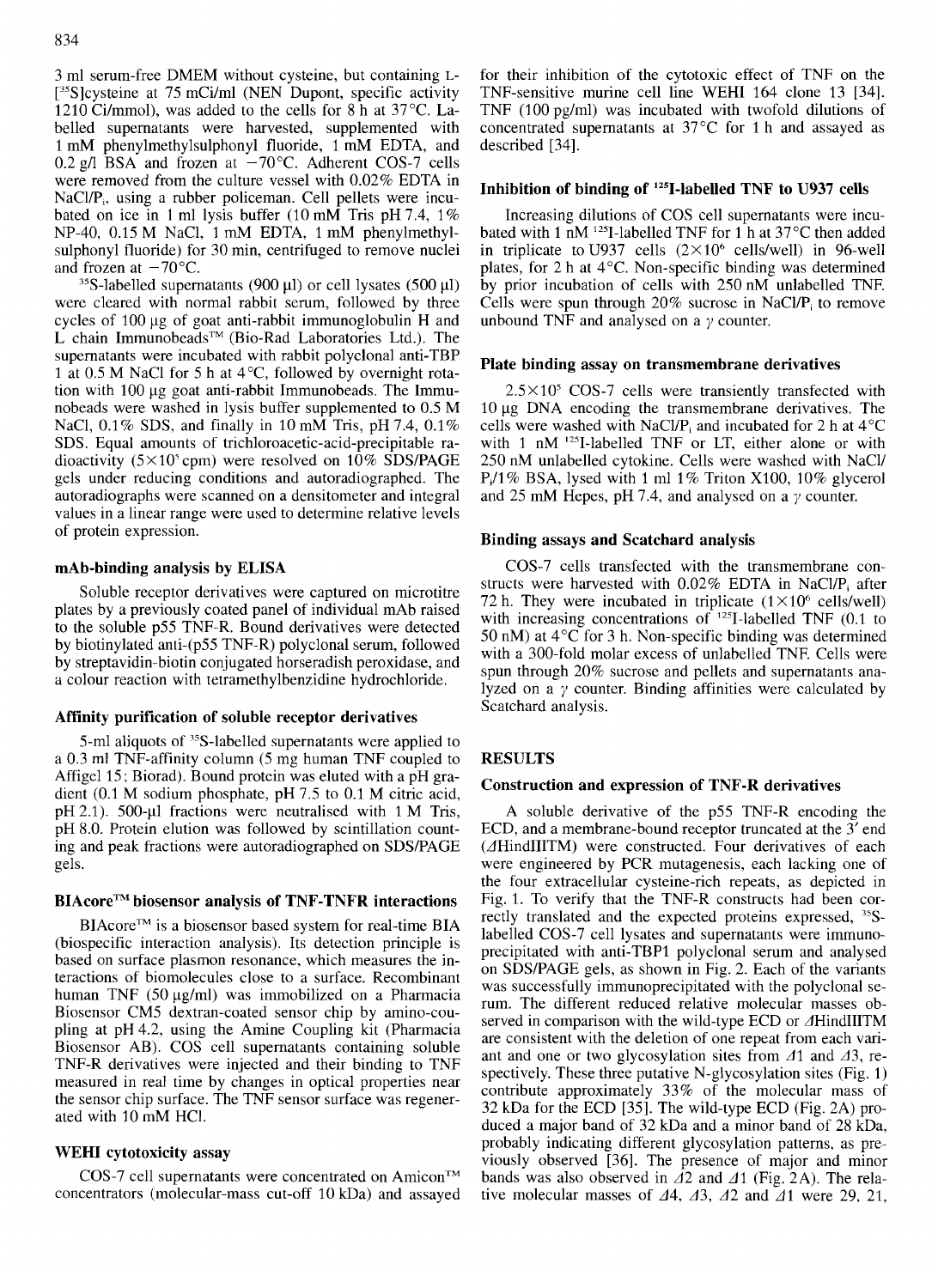

**Fig. 2. Immunoprecipitation and SDSRAGE analysis of TNF-R derivatives.** COS-7 cells transfected with soluble and transmembrane TNF-R constructs were labelled for 8 h with  $[^{35}S]$ cysteine. The supernatants and cell lysates were immunoprecipitated with a polyclonal anti-(soluble p55 TNF-R) serum. The precipitated products were resolved on 10% polyacrylamide gels under reducing conditions and autoradiographed. (A) Soluble derivatives : lane a, wildtype ECD; lane b,  $\Delta 4$ ; lane c,  $\Delta 3$ ; lane d,  $\Delta 2$ ; lane e,  $\Delta 1$ ; lane f, supernatant from cells transfected with vector alone. The numbers on the left indicate the position of 14C-labelled molecular-mass standards. (B) Transmembrane derivatives: lane g, wild-type  $\Delta$ HindIII-TM; lane h,  $\Delta$ 4TM; lane i,  $\Delta$ 3TM; lane j,  $\Delta$ 2TM; lane k,  $\Delta$ 1TM; lane 1, cells transfected with vector alone.

27 and 24 kDa, respectively. The transmembrane derivatives exhibited masses of 40.5, 37, 30, 35 and 32 kDa for  $\Delta$ HindIII-TM,  $\triangle$ 4TM,  $\triangle$ 43TM,  $\triangle$ 42TM and  $\triangle$ 41TM, respectively.

The immunoprecipitations were performed with equal amounts of **trichloroacetic-acid-precipitable** radioactivity. However, the amounts of soluble receptor protein immunoprecipitated with the polyclonal serum varied considerably. A representative experiment is shown in Fig. 2A and B. Scanning densitometry showed the full-length ECD and  $\Delta$ 4 to be equivalent, while  $\Delta$ 1,  $\Delta$ 2 and  $\Delta$ 3 consistently expressed  $10-15$ -fold less immunoprecipitable protein. This was not due to differences in transfection efficiency, as measurement of cotransfected chloramphenicol acetyl-transferase (CAT) activity indicated that the cells were transfected with similar efficiencies (data not shown). It is possible that deletion of repeats might have altered receptor conformation such that the polyclonal serum did not recognize some epitopes. We consider this unlikely since the polyclonal serum recognized the transmembrane derivatives comparably (with minor variations between experiments). Further, increasing antibody concentration did not alter the amounts immunoprecipitated. We conclude that the soluble derivatives  $\Delta 1$ ,  $\Delta 2$  and  $\Delta 3$  were expressed or secreted at lower levels than  $\Delta$ 4 and ECD.

#### **Conformation-dependent mAb recognition**

To further investigate the possibility that changes in TNF-binding or polyclonal anti-TBP1 immunoprecipitation by the derivatives were due simply to a disruption of conformation, their recognition by a panel of conformation-dependent anti-(p55 soluble receptor) mAb was measured in an ELISA . Due to the lower levels of protein putatively expressed by  $\Delta 3$ ,  $\Delta 2$ , and  $\Delta 1$ , freshly harvested supernatants were concentrated so that each sample contained equivalent amounts of immunoprecipitable soluble receptor protein for this and the following assays. The mock supernatant was concentrated to the same extent as the most dilute derivative. Antibodies 982 and 984 are conformation dependent [31]. The other five antibodies were also conformation dependent, since they bound the ECD on Western blots under non-reducing conditions, but not under reducing conditions which would disrupt the three disulphide bonds in each repeat (data not shown). Table 1 shows the proportion of antibody-binding by each derivative relative to the ECD. All four derivatives were recognized by a variety of these antibodies, suggesting that they have retained native conformation. Variations in binding values reflect differences in antibody-binding epitopes. The mAb recognize a variety of epitopes. htr9 and H398 block TNF-binding to the receptor and are agonistic and antagonistic, repectively. 984 also blocks TNFbinding. 982,986 and TBPl bind the receptor in the presence of TNF. In addition, comparable antibody binding by appropriately concentrated supernatants suggests that low recognition of  $\Delta 1$ ,  $\Delta 2$  and  $\Delta 3$  by the rabbit polyclonal serum was indeed due to low expression of the proteins, and not to reduced antibody recognition of the variants.

#### **Characterization of soluble receptor derivatives**

### *Binding* of *soluble receptor derivatives to a TNF-affinity column*

The ability of <sup>35</sup>S-labelled COS-7 cell supernatants expressing soluble receptor derivatives to bind specifically to a TNF column was examined. The wild-type ECD exhibited a sharp elution peak at pH 5.2, followed by a second non spe-

**Table 1. Binding of anti-(p55 TNF-R) mAb to soluble receptor derivatives.** The mAb were raised against purified soluble p55 TNF-R as described [29-321, (Buurman, W., personal comunication). They bind to purified soluble p55 TNF-R under non-reducing, but not under reducing conditions, and are thus conformation dependent. Equivalent concentrations of the soluble receptor derivatives were captured by individual mAb in an ELISA. Relative mAb binding of the derivatives was expressed as a fraction of binding to the ECD.

| TNF-R<br>variant | Relative binding of mAb |      |      |                  |                   |      |      |
|------------------|-------------------------|------|------|------------------|-------------------|------|------|
|                  | 982                     | 984  | 986  | TBP <sub>1</sub> | H398              | HTR9 | 1H7  |
| <b>ECD</b>       | 1.00                    | 1.00 | 1.00 | 1.00             | 1.00 <sub>1</sub> | 1.00 | 1.00 |
| ⊿4               | 0.53                    | 0.78 | 0.06 | 0.02             | 1.18              | 1.29 | 0.08 |
| $\Delta$ 3       | 0.05                    | 0.14 | 0.60 | 0.01             | 0.73              | 0.12 | 0.16 |
| 42               | 0.13                    | 0.17 | 0.71 | 0.85             | 0.16              | 0.17 | 0.82 |
| $\Delta$ 1       | 1.21                    | 1.25 | 1.40 | 0.70             | 0.12              | 0.13 | 1.29 |
| Mock             | 0.01                    | 0.02 | 0.00 | 0.02             | 0.02              | 0.01 | 0.02 |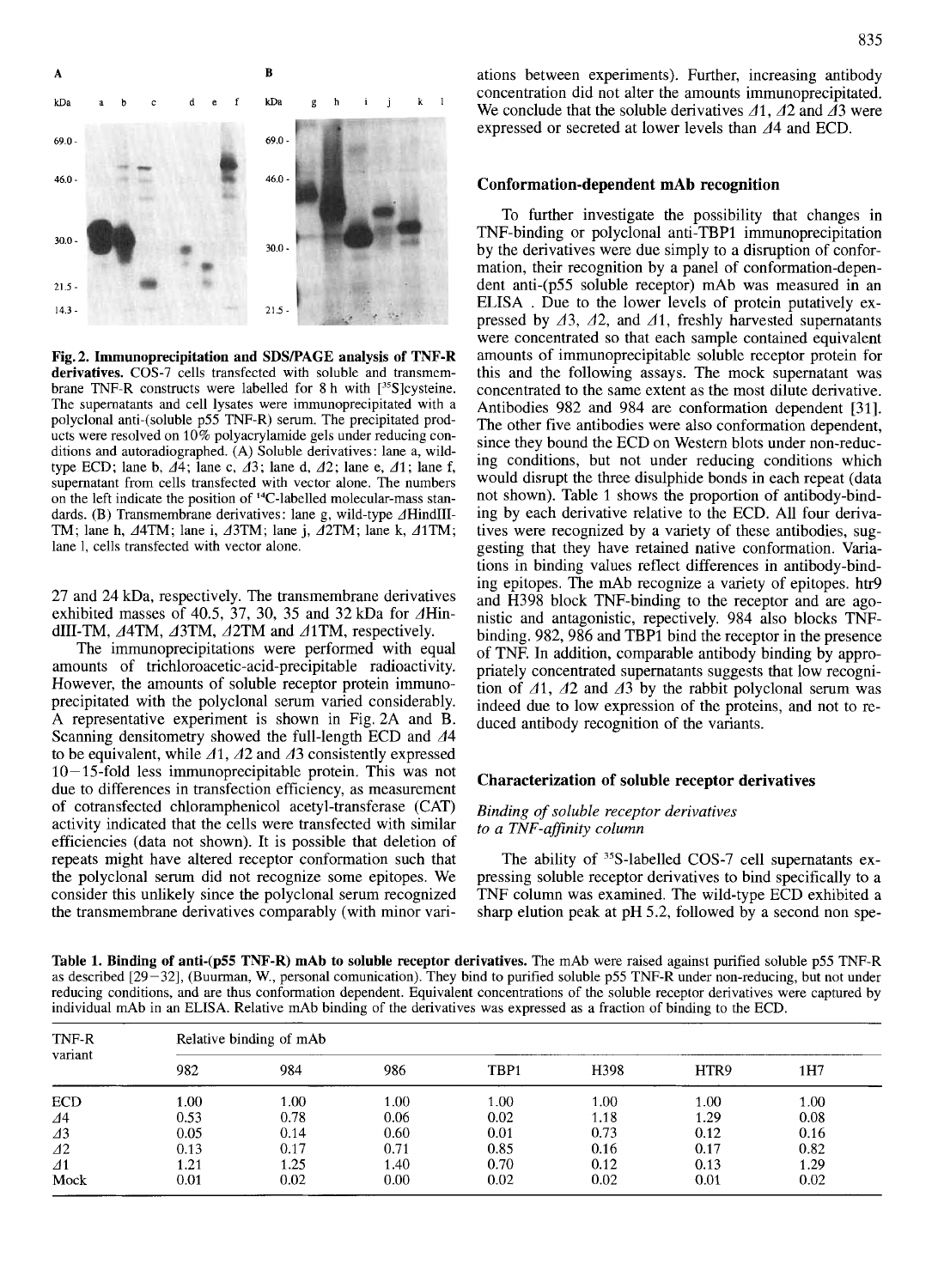

**Fig. 3. Affinity binding of 35S-labelled soluble receptor deriva**tives to a TNF-affinity column. <sup>35</sup>S-labelled COS-7 cell supernatants were applied to the column, followed by extensive washing with NaCl/P<sub>i</sub>. Fractions were eluted using a pH gradient from pH 7.5 to pH2.1. (0), ECD; **(A),** 44; **(O),** 43; (A), 42; **(B),** 41 ; *(O),*  vector alone.

cific peak at low pH (Fig. 3).  $\Delta$ 4 also eluted as a sharp peak at approximately the same pH. In contrast no radioactivity was recovered from the  $\Delta 3$ ,  $\Delta 2$ ,  $\Delta 1$  or mock eluates until the pH gradient reached pH 4.0 and non-specific material was eluted. SDSPAGE analysis of eluted peak fractions revealed TNF-R bands corresponding to those observed in Fig. 2A for ECD and  $\Delta$ 4, whereas no detectable bands were seen with 43, A2 or **dl** (data not shown).

# *BiacoreTM biosensor analysis*

The binding of wild-type ECD and the four soluble derivatives to TNF was compared, by measuring changes in surface plasmon resonance caused by receptor binding to immobilized TNF [37]. Individual sensograms are overlaid for comparison (Fig. 4). The ECD and  $\Delta$ 4 bind TNF, as shown by the increase in resonance units (RU) over time. The sharp increase and decrease at the beginning and end of the sample pulse, respectively, are caused by the non-specific difference in refractive index between sample and running buffer. The binding of receptor is measured as the final difference in response signal before and after the sample pulse. The values for ECD and  $\Delta$ 4 were 630 RU and 625 RU, respectively. Under a range of conditions  $\Delta 3$ ,  $\Delta 2$  and  $\Delta 1$  failed to produce an increase in RU, indicating that these derivatives do not 0 10 20 30 bind TNF. An identical profile was observed with supernatant from mock-transfected cells (data not shown).

#### *Inhibition of TNF cytotoxicity in the WEHI assay*

The ability of the soluble receptor derivatives to bind and sequester TNF, thus inhibiting its cytotoxic effects, was tested using the TNF-sensitive murine cell line, WEHI 164 clone 13. In Fig. *5* the data is presented in terms of percentage inhibition of cytotoxicity compared with TNF (100 pg/ ml) alone. A4 consistently inhibited TNF cytotoxicity to the same extent as the full-length ECD. The other three constructs inhibited cytotoxicity to a very small extent, which was however dose dependent and somewhat greater than the basal activity observed with supernatant from mocktransfected cells in four separate experiments.



Tlme *(8)* 

**Fig. 4. Binding of soluble TNF-R derivatives to TNF immobilized on a BIAcoreTM biosensor.** The binding of soluble receptor derivatives to TNF was analysed by changes in surface plasmon resonance, measured in **RU.** 1 RU is approximately equivalent to 1 pg/mm' bound to the immobilized ligand. Individual sensograms are overlaid for comparison. ECD and  $\Delta$ 4 are represented by solid lines.  $\Delta$ 1,  $\Delta$ 2 and  $\Delta$ 3 are represented by dashed lines.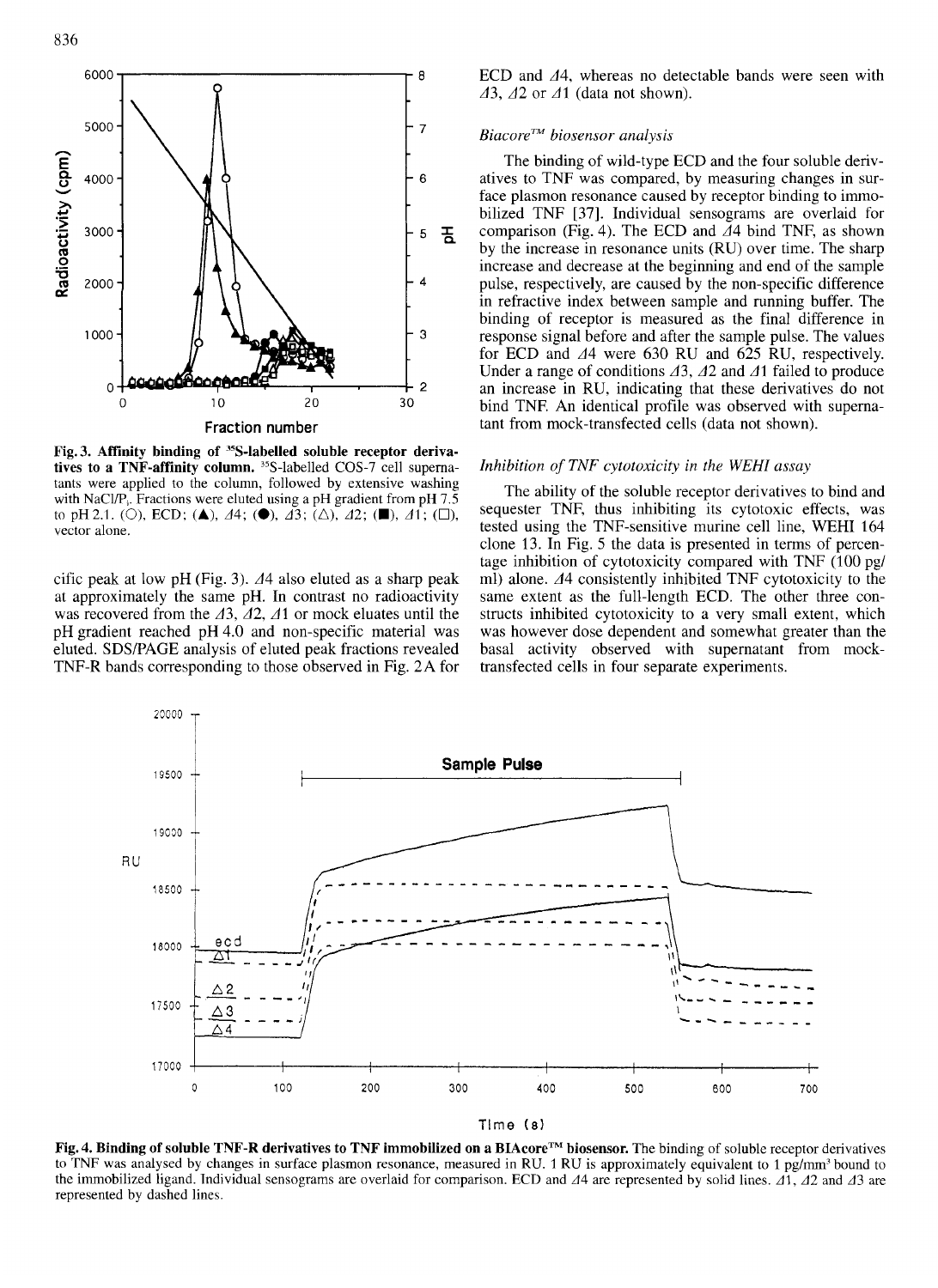

COS-7 cell supernatants containing p55 soluble receptor derivatives were incubated for 1 h with TNF  $(100 \text{ pg/ml})$  then incubated overnight in triplicate with WEHI cells. Cell survival was analysed by **3-(4,5-dimethyl-2-thiazolyl)-2,5-diphenyl-2H-tetrozolium** bromide dye uptake. Results are presented as percentage inhibition of cytotoxicity observed in the presence of the supernatants in comparison with TNF alone. Fig. *5* shows the results of a representative experiment which was repeated four times with similar results. *(O),* ECD; **(** $\blacktriangle$ **),**  $\varDelta$ 4; **(** $\blacklozenge$ **),**  $\varDelta$ 3;  $(\triangle)$ ,  $\varDelta$ 2; **(** $\blacksquare$ **)**,  $\varDelta$ 1;  $(\square)$ , vector alone.

### *Inhibition of binding of* '2sI-labelled TNF to U937 cells

The U937 human monocytic cell line expresses both p55 and p75 TNF-R [32]. In Fig. 6, unconcentrated supernatants from COS cells expressing ECD or  $\Delta$ 4 exhibited very similar dose-dependent and almost complete inhibition of <sup>125</sup>I-TNFbinding to U937 cells. In contrast, concentrated supernatants expressing  $\Delta 3$ ,  $\Delta 2$  or  $\Delta 1$  failed to inhibit <sup>125</sup>I TNF-binding to these cells.

### **Characterization of membrane-bound TNF-R derivatives**

# *Plate binding of <sup>125</sup>I-TNF and LT*

In this assay, relative expression of membrane-bound receptor protein was analysed by parallel immunoprecipitation (data not shown) and binding results were normalized to show binding to comparable numbers of expressed receptors. Fig. 7 shows that the truncated wild-type p55 receptor, AHindIIITM, binds both TNF and LT with high affinity. 44TM consistently bound both ligands with approximately 90% of the capacity of the wild-type receptor.  $\triangle$ 1TM,  $\triangle$ 2TM or 43TM failed to bind either ligand.

# *Afinity of membrane TNF-R derivatives for TNF*

The binding curves in Fig. 8 demonstrate specific saturable binding of TNF by both  $(A)$  wild-type  $\Delta$ HindIIITM and (B)  $\Delta$ 4 TM derivative. Scatchard analysis (Fig. 8 A and B) revealed a considerable increase in binding sites  $(1.14 \times 10^5$ for  $\Delta$ HindIII,  $0.66 \times 10^5$  for  $\Delta$ 4) compared with endogenous TNF-R levels from mock-tranfected COS cells  $(2\times10^3)$ , data not shown). A single class of high-affinity binding sites was observed for both, with a  $K_d$  (dissociation constant) of



**COS cell supernatnant** *(ye)* 

Fig. 6. Effect of soluble TNF-R derivatives on <sup>125</sup>I-TNF binding **to U937 cells. U937** cells were incubated for 2 h at 4°C with 1 nM <sup>125</sup>I-TNF, either alone or following incubation with COS-7 cell supernatants containing soluble receptor derivatives. The cells were pelleted through a 20% sucrose gradient and analysed in a *y* counter. Results are represented as reduction in bound radioactivity in the presence of receptor derivatives. (O), ECD;  $(\triangle)$ ,  $\Delta$ 4;  $(\triangle)$ ,  $\Delta$ 3;  $(\triangle)$ ,  $42$ ; ( $\blacksquare$ ),  $41$ ; ( $\square$ ), vector alone. Comparative samples contained equal amounts of immunoprecipitable protein.



Fig. 7. Binding of <sup>125</sup>I-TNF and LT to COS-7 cells expressing **membrane-bound TNF-R derivatives.** COS-7 cells transfected with TNF-R constructs were incubated with 1 nM <sup>125</sup>I-TNF or LT, either alone or with excess unlabelled cytokine. Solubilized cells were analysed in a *y* counter. Solid bars, TNF; hatched bars, LT.

2.2 nM for  $\Delta$ HindIIITM and a  $K_d$  of 2.0 nM for  $\Delta$ 4 TM. This indicates that removal of the fourth cysteine-rich repeat does not alter the affinity of the p55 TNF-R for TNF. The affinity value for the full-length receptor is in agreement with previous findings  $[6-8, 32, 36]$ .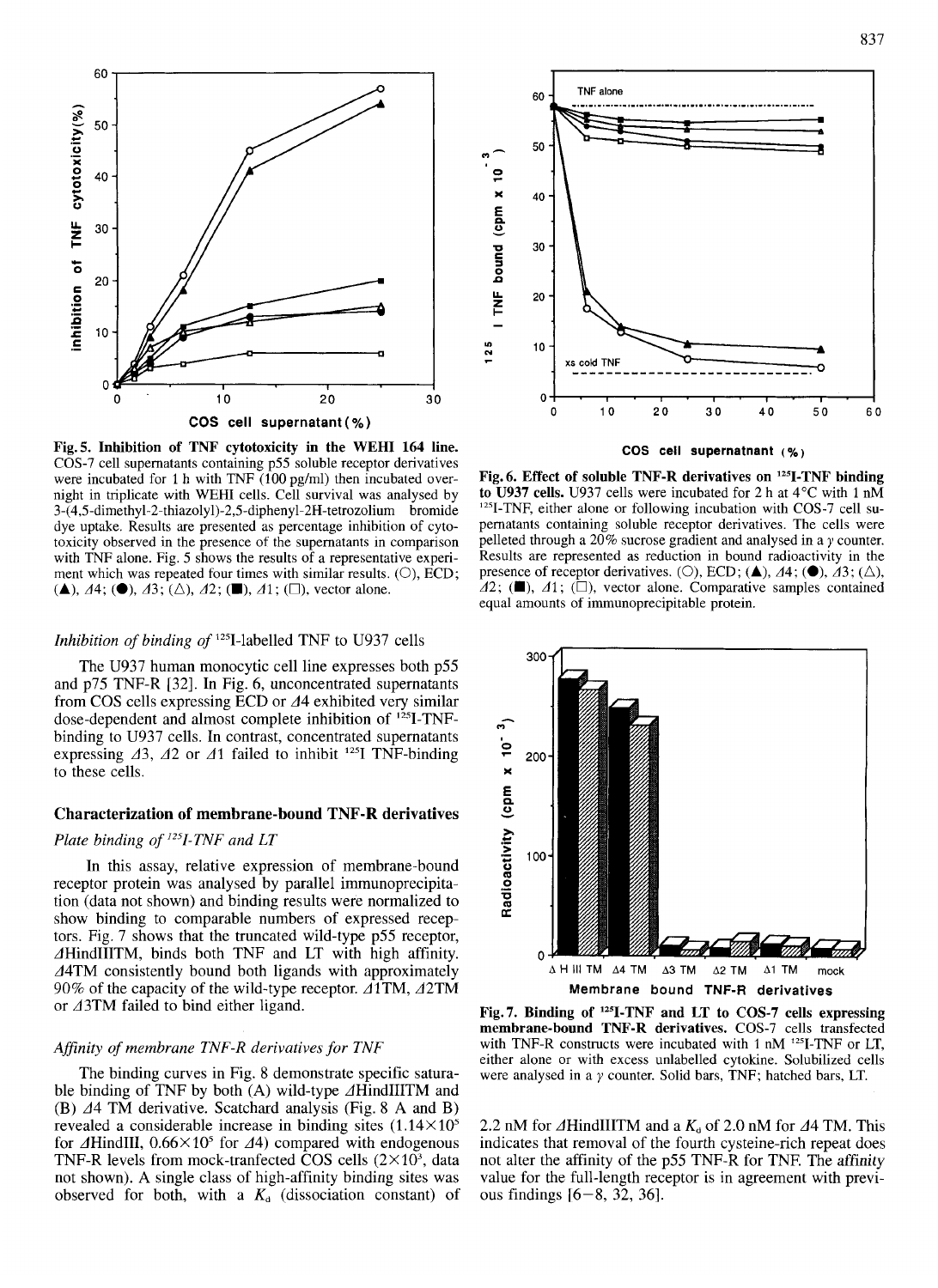

**Fig. 8. Binding characteristics of membrane-bound p55 TNF-R**  derivatives. Saturation isotherms of the specific binding of <sup>125</sup>I-labelled TNF to COS-7 cells transiently transfected with either **(A)**   $\Delta$ HindIIITM or (B)  $\Delta$ 4TM were performed. Insets show Scatchard analysis of the data. Binding assays were performed four times with similar results. A single representative experiment is shown.

#### **DISCUSSION**

The aim of this study was to identify which of the four extracellular cysteine-rich repeats of the p55 TNF-R are involved in TNF and LT binding by the membrane-bound and soluble receptor. We have deleted individual repeats by PCR mutagenesis and analysed the effect of these deletions on TNF and LT binding. In our soluble-receptor studies  $\Delta 4$ , the derivative lacking the fourth cysteine-rich repeat, bound TNF comparably with the wild-type ECD on a TNF-affinity column and a BIAcore<sup>TM</sup> biosensor and similarly competitively inhibited the binding and cytotoxicity of TNF in the U937 and WEHI assays. respectively. These results demonstrate that the fourth cysteine-rich repeat is not involved in TNF- binding by the soluble TNF-R. In contrast, the remaining three soluble receptor derivatives, lacking the first, second or third cysteine-rich repeat failed to bind to a TNF-affinity column, did not bind TNF immobilized on a BIAcore biosensor, and failed to competitively inhibit <sup>125</sup>I-TNF-binding to U937 cells. These derivatives exhibited a small, but reproducible inhibition of TNF cytotoxicity in the WEHI assay. However, it is possible that the longer time span of this assay may permit a small amount of low-affinity binding of TNF, which does not occur in the other three rapidly equilibrating systems. Alternatively, concentration of the supernatants may have concomitantly concentrated an unknown protective factor. The smallness of the effect precludes investigation of its mechanism.

In studies of transmembrane derivatives,  $\Delta$ 1 TM,  $\Delta$ 2 TM and  $\Delta$ 3 TM failed to bind TNF or LT, suggesting that each of the first three cysteine-rich repeats are also necessary for TNF and LT binding by the membrane-bound receptor. Thus it is clear that although the first three repeats exhibit significant structural similarity, they do not have interchangeable or redundant functions. In contrast, 44 TM bound TNF and LT efficiently in the plate-binding assay and exhibited an equivalent  $K_d$  for TNF to the wild-type  $\Delta$ HindIIITM (2.0 nM and 2.2 nM, respectively). Thus we conclude that this repeat is not involved in TNF and LT binding by the cell surface receptor.

As the fourth repeat is adjacent to the transmembrane domain, its functional role may be chiefly as an anchor domain or spacer. Its lack of involvement in binding may confer conformational flexibility to the sterically complex interaction of a TNF or LT trimer with up to three TNF-R molecules at the cell surface. It may serve to orient the TNF-R/TNF complex for the intracellular clustering necessary for signalling. Additionally, the location of a putative Asn/Val proteolytic cleavage site three amino acids from the 3' end of this repeat [38] may provide spatial access for a cleavage enzyme. This concept may be tested by comparing shedding of 44 TM and the full-length receptor.

An alternative explanation for loss of TNF-binding by removal of individual repeats, particularly the two second and third internal repeats, might be simply a disruption of receptor conformation. We believe that this is not the case for the following reasons. Each variant was secreted or expressed on the cell surface and specifically immunoprecipitated by a polyclonal anti-TBP1 serum. The soluble derivatives also bound a panel of conformation-dependent anti- (TNF-R) mAb, which recognize diverse epitopes on the soluble receptor (Table 1). In addition, recent crystallographic studies on a soluble human p55 TNF-R-LT complex [27] depict the four cysteine-rich repeats as discrete structural entities arranged end to end with little overlap or interaction between them. The six cysteines in each repeat form three intrachain disulphide bonds evenly spaced over the length of the repeat, indicating a high degree of rigidity. The second and third repeats are structurally superimposable and the amino acids at interdomain junctions are very similar. We thus postulate that removal of one repeat would not significantly alter the conformation of the rest of the receptor. However, the only definitive way to ascertain whether indirect conformational change had occurred would be, for example, to crystallize each derivative and this was not possible within the limits of this study. Thus we do not exclude the possibility that loss of ligand binding induced by removal of one of the first three repeats of the TNF-R may be due to non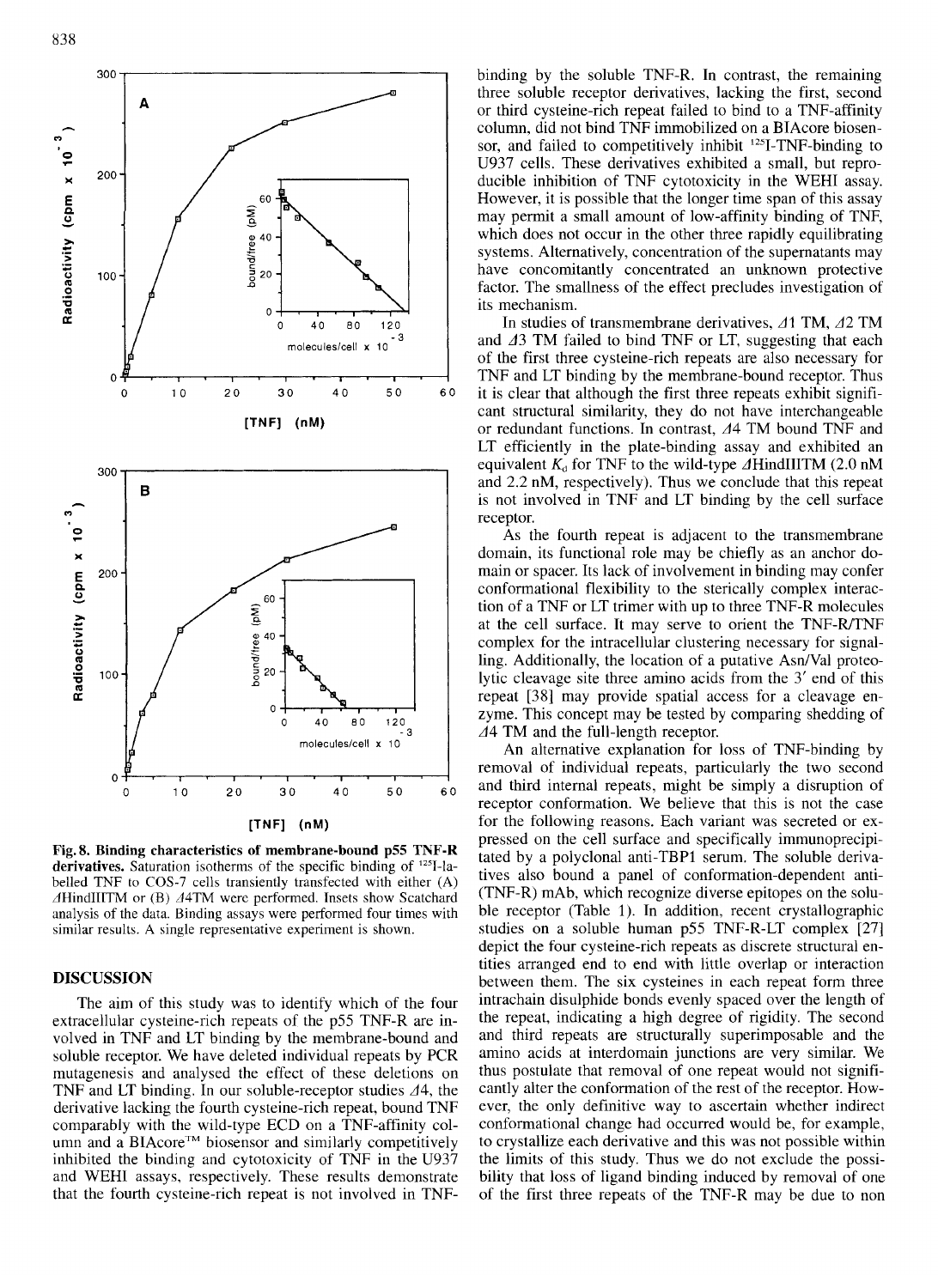In the crystallographic model of LT/soluble TNF-R interaction [27], a number of residues in the second and third cysteine-rich repeats of each soluble receptor are predicted to be in direct contact with LT, which is in agreement with our functional observations of the loss of both LT and TNFbinding when either of these repeats was removed. The crystal structure does not demonstrate such a close involvement in LT binding by the first repeat, since this repeat partially protrudes beyond the base of the LT trimer. Our finding that TNF-binding is abrogated when this repeat is removed, suggests that it may have an important role in stabilizing the receptor-ligand complex. The crystallographic model is only complete as far as amino acid 150 and thus was unable to define the role of the fourth repeat in binding, but we postulated that it protruded beyond the LT trimer and was uninvolved in binding. Here we show functionally that this is indeed the correct prediction for the TNF-R/TNF interaction.

Comparison of TNF and LT binding by the membranebound derivatives indicates that despite their surface differences [21, 221, both cytokines interact with the first three cysteine-rich repeats and do not bind to the fourth repeat. We thus demonstrate experimentally that the crystallographic model of the interaction of the soluble receptor with LT [27] may also be extended to its interaction with TNF and may be transposed to the cell surface receptor interaction with both LT and TNF.

Previous analyses of TNF-binding by synthetic peptides spanning the extracellular domain of the p55 receptor suggested a putative binding site in the region of amino acids  $159-178$  [39], or amino acids  $175-194$  [40], which correspond to the end of the third repeat and part of the fourth repeat, and the fourth repeat, respectively. This is in contrast to our findings and to the crystallographic data [27]. In the former case, the data must be viewed with caution, as the cysteines were replaced with alanines to facilitate peptide synthesis, and the lack of intrachain disulphide bonds would be expected to change conformation significantly.

In a previous mutagenesis study [31], the first or the fourth cysteine-rich repeat were deleted from a p55 soluble-**TNF-R-dimer-human-IgG-heavy-chain** chimera, resulting in complete abrogation of biological function and a tenfold reduction in activity, respectively. In the present study, deletion of the first repeat also results in loss of TNF-binding. However, deletion of the fourth repeat does not appreciably alter biological activity. **A** possible explanation for this discrepancy may be that the IgG-TNF-R fusion protein, which lacks the Ig constant domain CH1, may be less flexible than the native transmembrane and soluble receptor. Thus without the fourth repeat, access of TNF to receptor may be sterically restricted. This hypothesis is supported by studies with A4 fused to **an** IgG backbone containing three CH domains, which shows comparable activity to soluble receptor (Corcoran, **A.** E., unpublished results).

**A** recent study [41] described chimeric receptors of the p55 TNF-R with the p75 NGF receptor, in which either the first two or all four of the TNF-R repeats replaced the corresponding NGF-R receptor sequences. Mutants lacking either pair of TNF-R repeats did not bind TNF whereas those containing all four repeats did. It was concluded that TNF-binding to each TNF-R required four cysteine-rich repeats. In our more detailed study, presented here, we have demonstrated that only three repeats i.e. the first three, are necessary for TNF and LT binding, and not all four as concluded by Hsu et al. [41].

In conclusion, the  $\Delta$ 4 derivative may be a useful inhibitor of TNF-mediated inflammatory processes, as it possesses the same TNF-binding capacity and has a lower molecular mass than the full-length soluble receptor. Although we cannot entirely exclude the possibility that repeat deletions may have caused indirect conformational change in the receptor, the first three repeats all appear to be integrally involved in TNFbinding by the soluble p55 TNF-R as they cannot substitute for one another despite their similar structure. We have also shown that TNF and LT both interact with the distal three repeats on the cell surface p55 TNF-R. These observations may further provide a model for the interaction of other members of the TNF-R/NGF-receptor family with corresponding members of the TNF ligand family.

We thank Dr Brian Foxwell for critical reading of the manuscript. We also thank D. Wallach for providing rabbit anti-TNF-R serum, and G. Adolf, M. Brockhaus, W. Buurman, D. Goeddel and K. Pfizenmaier for gifts of anti-(p55 TNF-R) mAb. This work was supported in part by the Arthritis and Rheumatism Council and by Centocor Inc., Malvern PA, USA.

#### **REFERENCES**

- 1. Beutler, B. & Cerami, A. (1988) Tumor necrosis, cachexia, shock, and inflammation: a common mediator, *Annu. Rev. Biochem.* 57, 505-518.
- 2. Grau, G. E., Fajardo, L. F., Piguet, P. F., Allet, B., Lambert, P. H. & Vassalli, P. (1987) Tumor necrosis factor (cachectin) as an essential mediator in murine cerebral malaria, *Science* 237, 1210-1214.
- 3. Brennan, F. M., Chantry, D., Jackson, A., Maini, R. & Feldmann, M. (1989) Inhibitory effects of TNF $\alpha$  antibodies on synovial cell interleukin-1 production in rheumatoid arthritis, *Lancet* 2, 244-247.
- 4. Feldmann, **M.,** Brennan, F. M., Chantry, D., Haworth, C., Turner, **M.,** Abney, E., Buchan, G., Barrett, K., Barkley, D., Chu, A., Field, M. & Maini, R. N. (1990) Cytokine production in the rheumatoid joint: implications for treatment, *Ann. Rheum. Dis.* 49,480-486.
- *5.*  Stauber, G. B. & Aggarwal, B. B. (1989) Characterization and affinity cross-linking of receptors for human recombinant lymphotoxin (Tumour-necrosis factor- $\beta$ ) on a human histiocytic lymphoma cell line, U-937, *J. Biol. Chem.* 264, 3573- 3576.
- 6. Gray, P. W., Barrett, K., Chantry, D., Turner, M. & Feldmann, M. (1990) Cloning of human tumor necrosis factor (TNF) receptor cDNA and expression of recombinant soluble TNFbinding protein, *Proc. Natl Acad. Sci. USA* 87, 7380-7384.
- 7. Loetscher, H., Pan, **Y.** C., Lahm, H. W., Gentz, R., Brockhaus, **M.,** Tabuchi, H. & Lesslauer, W. (1990) Molecular cloning and expression of the human *55* kd tumor necrosis factor receptor, *Cell* 61, 351-359.
- 8. Schall, T. J., Lewis, M., Koller, **K.** J., Lee, A., Rice, G. C., Wong, G. H., Gatanaga, **T.,** Granger, G. A., Lentz, R., Raab, H., Kohr, W. **J.** & Goeddel, D. **V.** (1990) Molecular cloning and expression of a receptor for human tumor necrosis factor, *Cell 61*, 361-370.
- 9. Smith, C. A., Davis, T., Anderson, D., Solam, L., Beckmann, M. P., Jerzy, R., Dower, **S.** K., Cosman, D. & Goodwin, R. G. (1990) A receptor for tumor necrosis factor defines an unusual family of cellular and viral proteins, *Science* 248, 1019-1023.
- 10. Seckinger, P., Isaaz, **S.** & Dayer, J. M. (1989) Purification and biologic characterization of a specific tumor necrosis factor alpha inhibitor, *J. Biol. Chem.* 264, 11 966-11973.
- 11. Engelmann, **H.,** Novick, D. & Wallach, D. (1990) Two tumor necrosis factor-binding proteins purified from human urine.